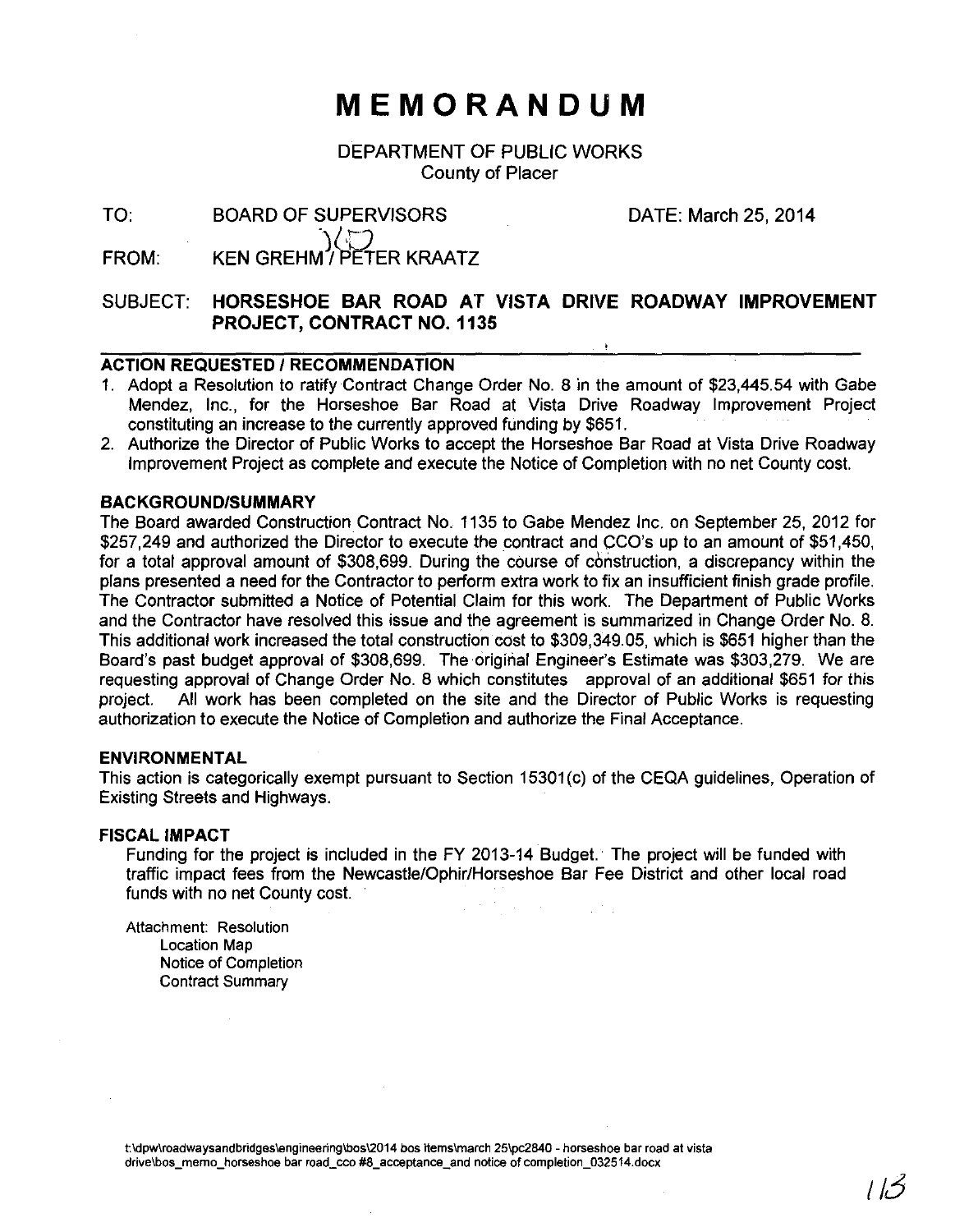| <b>Before the Board of Supervisors</b>       |
|----------------------------------------------|
| <b>County of Placer, State of California</b> |

In the matter of: A RESOLUTION RATIFYING CONTRACT CHANGE ORDER NO. 8, AUTHORIZE FINAL ACCEPTANCE AND AUTHORIZATION FOR THE DIRECTOR OF PUBLIC WORKS TO EXECUTE<br>A NOTICE OF COMPLETION FOR THE COMPLETION FOR THE HORSESHOE BAR ROAD AT VISTA DRIVE ROADWAY IMPROVEMENT PROJECT, CONTRACT N0.1135.

Resol. No: .................................. .

 $\mathcal{L}_{\text{max}}$  and  $\mathcal{L}_{\text{max}}$  . The  $\mathcal{L}_{\text{max}}$ 

The following RESOLUTION was duly passed by the Board of Supervisors

a sa bailtean an Comanach an Comanach an Comanach an Comanach an Comanach an Comanach an Comanach an Comanach<br>Tagairtí

of the County of Placer at a regular meeting held \_\_\_\_\_\_\_\_\_\_\_\_\_\_\_\_\_\_\_\_\_\_\_\_\_\_\_\_\_\_

by the following vote on roll call:

Ayes:

Noes:

Absent:

Signed and approved by me after its passage.

Clerk of said Board

Attest: Chair, Board of Supervisors

المتحدث

BE IT HEREBY RESOLVED by the Board of Supervisors of the County of Placer, State of California, that this Board ratifies Contract Change Order No. 8 in the amount of \$23,445.54, authorize Final Acceptance, and authorizes the Director of Public Works to execute a Notice of Completion for the construction of the Horseshoe Bar Road at Vista Drive Roadway Improvement Project, Contract No.1135.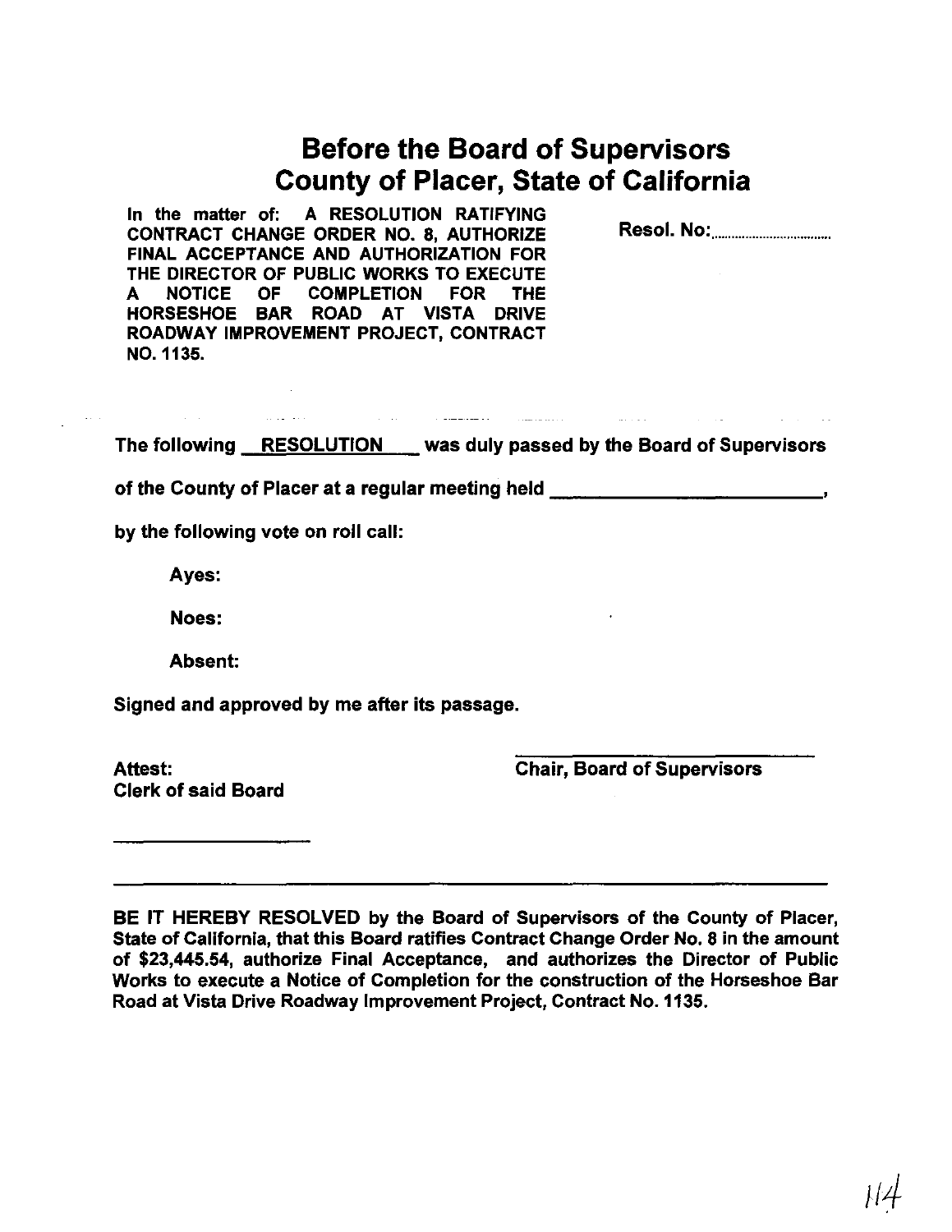